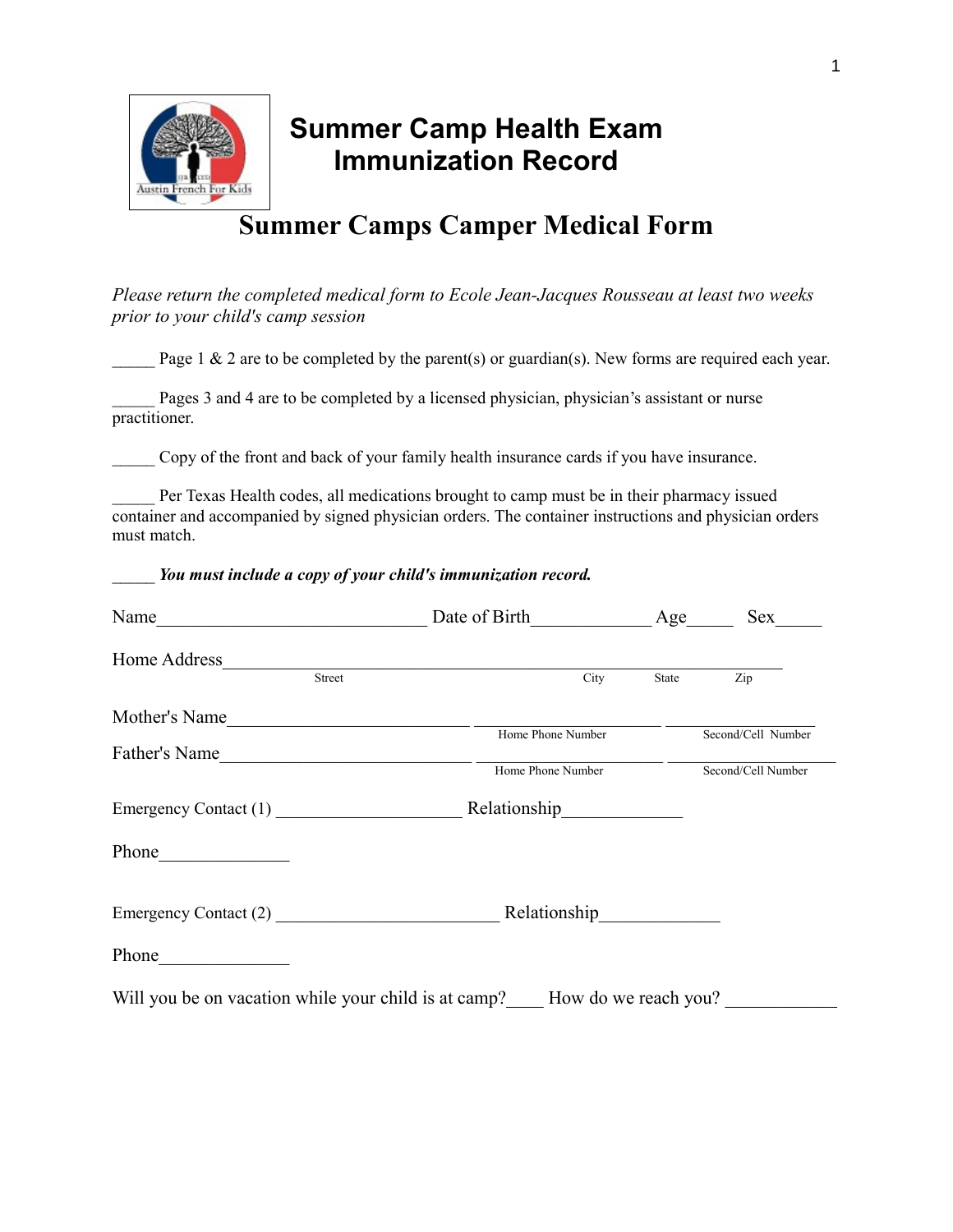### **Summer Camps Camper Medical Form**

| Camper Name                                                                                           |      | Date of Birth |  |  |
|-------------------------------------------------------------------------------------------------------|------|---------------|--|--|
| Family/Child'sPhysician                                                                               |      |               |  |  |
|                                                                                                       | Name | Phone         |  |  |
| Family/Child's Dentist                                                                                |      |               |  |  |
|                                                                                                       | Name | Phone         |  |  |
| Do you have medical insurance? Attach copy of insurance card to this form                             |      |               |  |  |
| My child may receive the following over-the-counter medications according to labeled<br>instructions. | Y/N  |               |  |  |
| tylenol advil midol tums sudafed benadryl                                                             |      |               |  |  |
| sunscreen cough syrup throat lozenges hydrocortisone cream                                            |      |               |  |  |
| antibiotic ointment                                                                                   |      |               |  |  |
| Behavioral, emotional or mental concerns our staff should be aware of                                 |      |               |  |  |

**Emergencies Medical Authorization**: I hereby give *Ecole Jean-Jacques Rousseau* permission to act for me on behalf of my child for treatment at a medical facility and to arrange necessary related transportation. In the event I cannot be reached in an emergency, I give permission to the attending physician to administer tests and treatment for my child. I understand *Ecole Jean-Jacques Rousseau* does not carry health and accident insurance, that I am responsible for all health related costs incurred, and that I fully release *Ecole Jean-Jacques Rousseau* from liability in connection with health related decisions made for your child on your behalf.

 $\mathcal{L}_\text{max}$  , and the contribution of the contribution of the contribution of the contribution of the contribution of the contribution of the contribution of the contribution of the contribution of the contribution of t

#### **Meningococcal Meningitis Response**:

My child had the meningococcal meningitis immunization within the last ten years on

After reading or having explained to me the information regarding meningococcal meningitis and risks of not receiving the vaccine, I decided my child will not obtain immunization against meningococcal meningitis.

### **Parent's Signature**\_\_\_\_\_\_\_\_\_\_\_\_\_\_\_\_\_\_\_\_\_\_\_\_\_\_\_\_\_\_\_\_\_\_\_\_\_\_\_\_\_\_\_\_

Camper Name

| <b>Group</b> (circle one)   |      |      | Age 3-5 Age 6-9 Age 10-15 |
|-----------------------------|------|------|---------------------------|
| <b>Session</b> (circle one) | June | July |                           |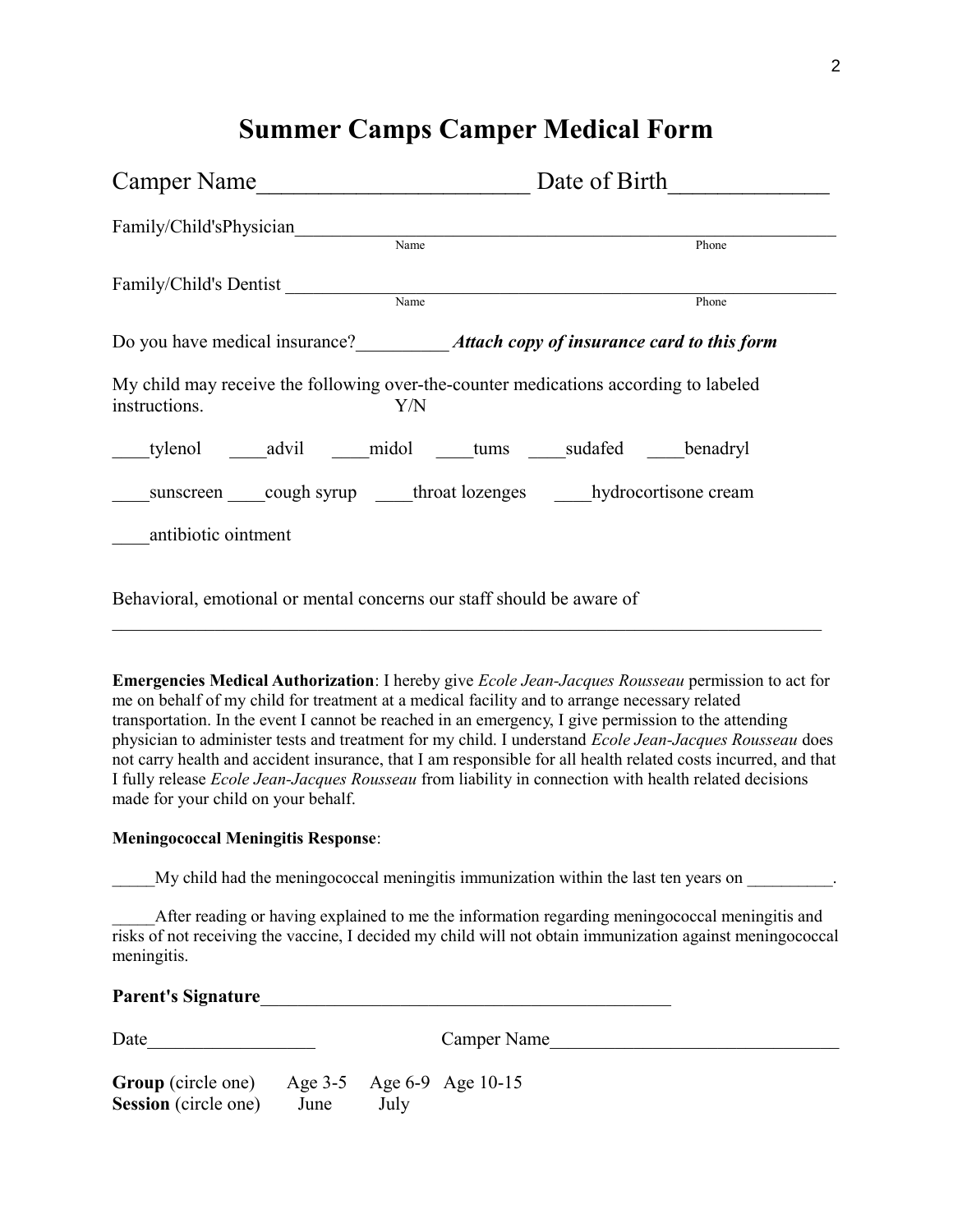## **Summer Camps Camper Medical Form**

Camper Name\_\_\_\_\_\_\_\_\_\_\_\_\_\_\_\_\_\_\_\_\_\_\_\_ Date of Birth\_\_\_\_\_\_\_\_\_\_

*Pages 3 and 4 must be completed by a licensed physician, physician's assistant or nurse practitioner within one year of the first camp session the camper is attending.*

Date of Exam\_\_\_\_\_\_\_\_\_\_ Camp Height\_\_\_\_\_\_\_\_ Weight\_\_\_\_\_\_\_ Blood Pressure \_\_\_\_\_\_\_\_

| <b>Health History</b>                                   | Y                                                 | N | <b>Description</b>       |
|---------------------------------------------------------|---------------------------------------------------|---|--------------------------|
| Asthma/Breathing Difficulty                             |                                                   |   |                          |
| ADD/ADHD/Learning Difficulty                            |                                                   |   |                          |
| Day/Night Wetting                                       |                                                   |   |                          |
| <b>Behavioral Disorder</b>                              |                                                   |   |                          |
| <b>Bleeding Disorder</b>                                |                                                   |   |                          |
| Depression                                              |                                                   |   |                          |
| <b>Diabetes</b>                                         |                                                   |   |                          |
| <b>Eating Disorder</b>                                  |                                                   |   |                          |
| Epilepsy/Convulsions/Fainting                           |                                                   |   |                          |
| Heart/Lung/Kidney Conditions                            |                                                   |   |                          |
| Sleep Disorder/Sleep Walking                            |                                                   |   |                          |
| <b>Serious Illness</b>                                  |                                                   |   |                          |
| Major Operations                                        |                                                   |   |                          |
| Other                                                   |                                                   |   |                          |
| <b>Allergies</b>                                        | <b>Describe Reaction</b>                          |   | <b>Treatment</b>         |
| Is an epi-pen prescribed for this child?                |                                                   |   |                          |
| Does this child need to carry the epi-pen at all times? |                                                   |   |                          |
| <b>Immunization Record</b>                              | Attach a copy of this child's immunization record |   |                          |
|                                                         |                                                   |   | <b>Current Treatment</b> |

 $\mathcal{L}_\text{max}$  , and the contribution of the contribution of the contribution of the contribution of the contribution of the contribution of the contribution of the contribution of the contribution of the contribution of t

 $\mathcal{L}_\mathcal{L} = \{ \mathcal{L}_\mathcal{L} = \{ \mathcal{L}_\mathcal{L} = \{ \mathcal{L}_\mathcal{L} = \{ \mathcal{L}_\mathcal{L} = \{ \mathcal{L}_\mathcal{L} = \{ \mathcal{L}_\mathcal{L} = \{ \mathcal{L}_\mathcal{L} = \{ \mathcal{L}_\mathcal{L} = \{ \mathcal{L}_\mathcal{L} = \{ \mathcal{L}_\mathcal{L} = \{ \mathcal{L}_\mathcal{L} = \{ \mathcal{L}_\mathcal{L} = \{ \mathcal{L}_\mathcal{L} = \{ \mathcal{L}_\mathcal{$